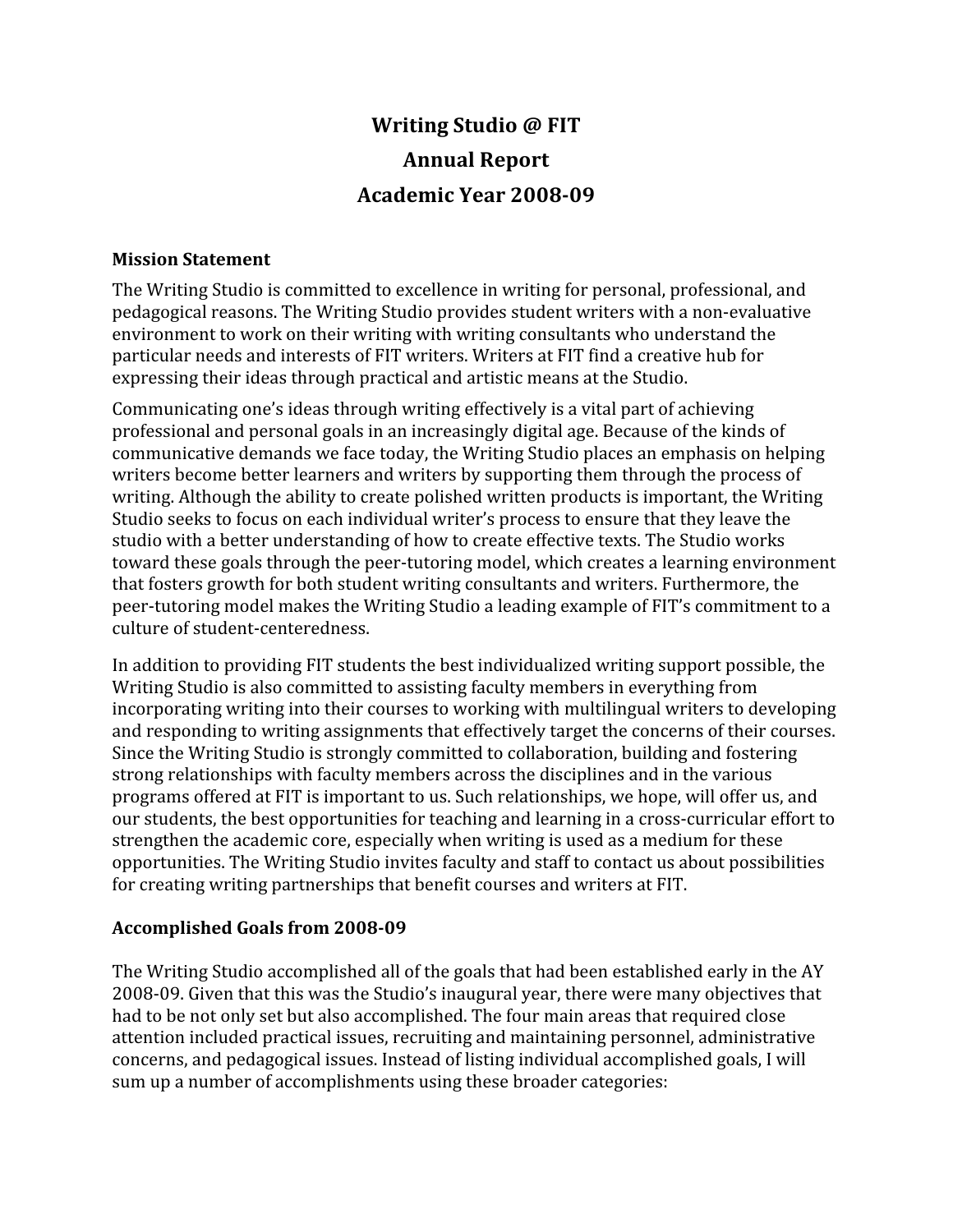#### *Practical
Goals*

The
main
issue
of
practicality
was
where
the
Writing
Studio
should
be,
how
to
renovate that space, and how to ensure that the space was functional in time for student writers to visit.
By
August,
it
had
been
decided
that
the
Writing
Studio
would
take
over
the
Placement Testing Center in room C612. Although the Director moved into the space in early September, the Writing Studio did not officially open until October 2, 2008. The space started to undergo transition during the fall semester when all of the testing center's computers
were
removed
along
with
the
data
and
electrical
wiring.
Additionally,
new furniture and office supplies were purchased and brought into the Studio during the fall semester. The main renovations (i.e., walls, carpeting, painting) were not started until the Winter Break. By the start of the summer session, the main area of the Writing Studio was complete
and
also
now
serves
as
a
student
gallery
in
addition
to
it's
primary
purpose
as
a center
for
teaching
and
learning.
Although
many
of
these
practical
goals
were
met,
there
is still work that needs to be done in the office adjacent to the main Studio. A work order has been
submitted
to
finish
this
work
and
the
entire
physical
space
will
be
complete
by
the start
of
the
Fall
2009
semester.

#### *Recruitment
and
Personnel
Goals*

Along
with
ensuring
and
renovating
space,
the
goal
of
bringing
in
quality
and
appropriate writing consultants to staff the Studio was accomplished by mid-October 2008. Announcements
for
all
available
positions
were
posted
by
the
middle
of
September.
The goal
was
to
hire
writing
consultants
from
outside
FIT
who
had
knowledge
of
either
writing center
theory
and
practice
or
who
showed
a
high
propensity
to
learning
about
peer tutoring
and
writing
center
administration.
Furthermore,
the
individuals
hired
for
this position
had
to
be
willing
to
work
collaboratively
and
respectfully
with
undergraduate
peer writing consultants. Four individuals met these qualifications and were hired in late September. As the fall semester progressed, ten peer writing consultants were hired and two
more
were
hired
as
the
spring
semester
commenced.
The
peer
writing
consultants were
recruited
from
the
Presidential
Scholars
program,
the
Peer
Mentoring
program,
and with the help of English and Speech faculty recommendations.

Throughout
this
academic
year,
a
number
of
staff
meetings
and
one‐to‐one
conferences with the director took place to ensure the development and continued success of the writing
consultants.

## *Administrative
Goals*

Administrative
goals
for
the
new
Studio
were
numerous
this
year
and
included
everything from marketing the Studio to meeting with faculty and administrators to collecting data. Administrative goals are continuous in that although there may be some plateaus of accomplishment,
there
will
always
be
room
to
continue
moving
toward
more
extensive goals.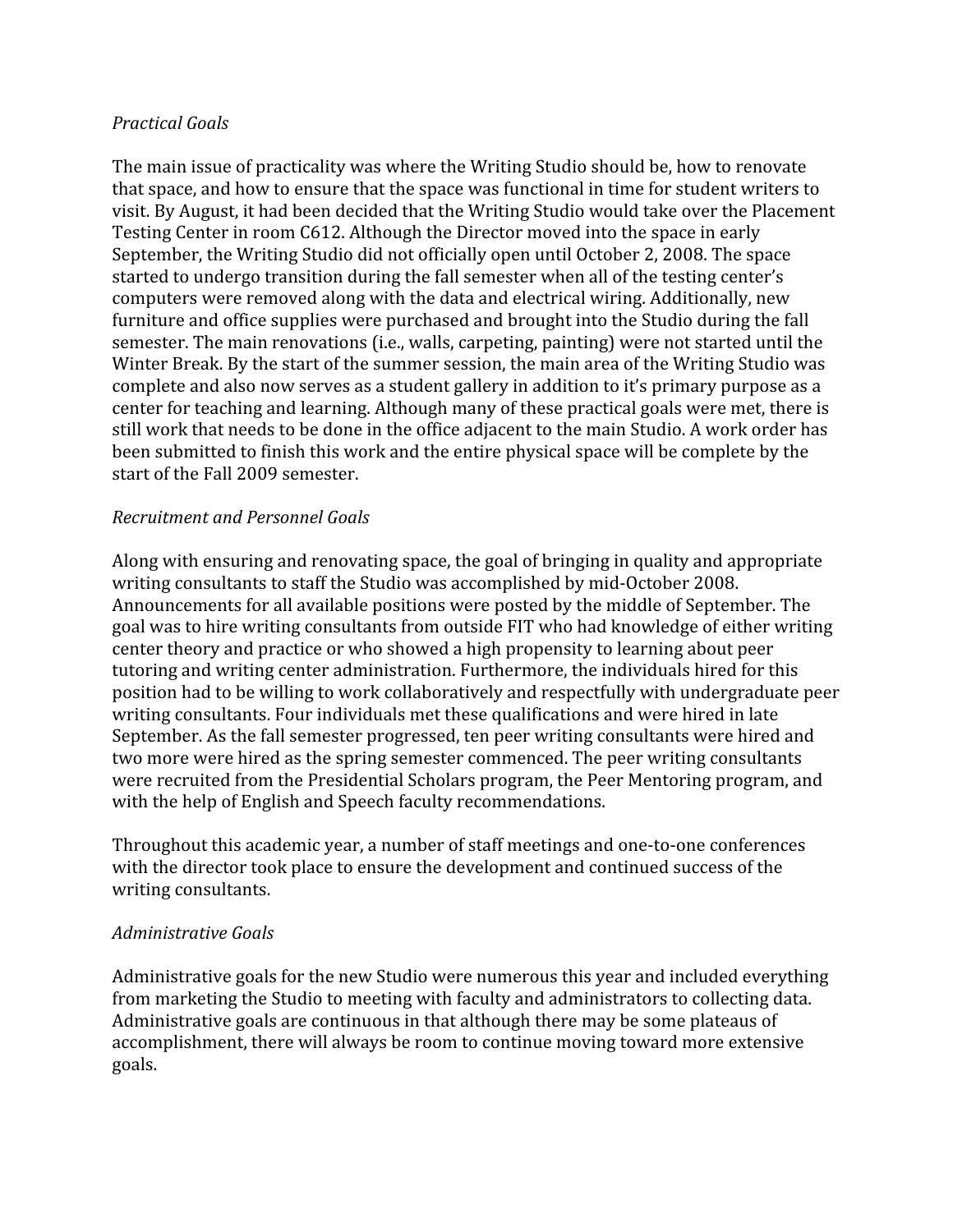Throughout
this
year,
the
director
developed
advertising
materials
for
the
Studio
including pens,
shirts,
bookmarks,
and
signs.
The
signs
were
designed
and
made
with
the
assistance of
the
student
organization
Ad
Group.
In
an
effort
to
market
the
Writing
Studio,
the
director and writing studio consultants made visits to classes to provide information about the Studio
or
to
assist
in
writing
workshops.

In order to fulfill the writing across the curriculum mission of the Writing Studio, the director
consulted
with
faculty
from
each
of
the
schools
of
the
college.
These
consultations ranged
from
working
on
developing
writing
assignments
to
discussions
of
how
to
respond to student writing. Often times, faculty were interested in helping their students to become stronger
writers
and
were
seeking
advice
on
how
to
prepare
students
to
write
effective responses
to
their
assignments.
In
addition
to
working
with
faculty
on
writing,
the
director was able to make inroads with faculty through the CET and other venues on a number of other
important
issues,
including
curriculum
development,
best
practices
in
teaching, working
with
second
language
learners,
and
critical
thinking.

The Studio kept records of the student writer visitors throughout the year. A data collection sheet
was
designed
to
find
information
about
writers
and
what
they
needed
help
with.
This data collection sheet allowed student writers to provide feedback on their Writing Studio experience.
We
were
able
to
measure
students'
satisfaction
level with
their
writing consultation
in
addition
to
the
kinds
of
writing
topics
they
were
interested
in
learning about.

In addition to maintaining a schedule that worked for all of the 16 consultants, a number of classroom
visits
were
scheduled
as
well
as
workshops
and
poetry
readings.
One
of
the administrative
goals
was
to
open
the
space
to
different
kinds
of
events.
Although
Writing Studio held four successful events this past semester, we hope to continue working on this goal
so
as
to
continue
to
strengthen
FIT
as
a
creative
hub.

## *Pedagogical
Goals*

One of the most important goals in developing the new Writing Studio is that it provides the FIT community with innovative and well-founded instruction in writing. The Goals listed
above
are
all
important
but
would
mean
nothing
if
the
Writing
Studio
did
not constantly
strive
to
meet
the
goal
of
pedagogical
excellence.
In
order
to
reach
this
goal,
the Studio
consultants
participated
in
practicum
meetings
where
a
number
of
pedagogical issues
were
discussed
and
explored
every
other
week.
Consultants
had
the
chance
to regularly discuss issues that came up in their session and to learn new techniques through readings,
observations,
and
conversations
with
experienced
writing
center
and
educational professionals.
The
Writing
Studio's
pedagogy
centers
on
collaboration,
listening,
and seeking new possibilities in how students co-learn. Writing Studio consultants were asked to approach each session with a notion that they will have something to learn from the writer. This is what helps to accomplish the goal of being a center for collaboration and colearning. Our pedagogical goals are always progressing and changing based on new theories in the field and new experiences on our own campus. Staff education and an ongoing
discussion
in
the
Studio
about
tutoring
is
what
helped
to
achieve
the
initial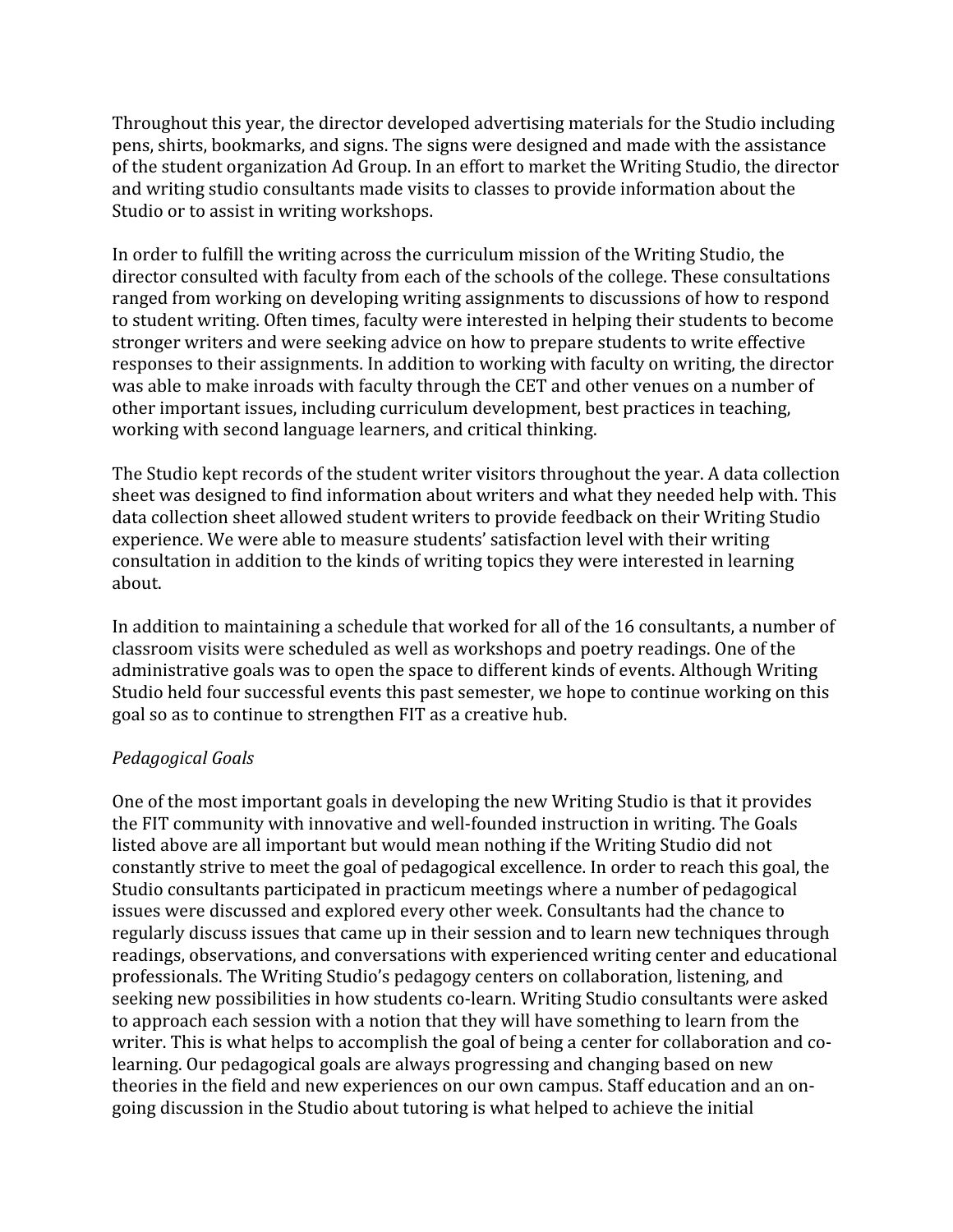pedagogical
goals
set
for
the
Studio.
As
the
Studio
continues
to
grow,
so
will
it's
pedagogical goals,
ensuring
that
the
Studio
is
always
strengthening
the
academic
core.
Furthermore, with peer collaboration and co-learning as two central pedagogical goals, the Writing Studio is always experimenting with ways to become evermore committed to studentcenteredness
at
FIT.

## **Set
Goals
for
200910**

Now
that
the
Writing
Studio
is
renovated
and
returning
consultants
are
in
place
with
two semesters of experience, the goals set for the coming academic year will focus primarily on enhancing
college‐wide
relationships
through
writing‐across‐the‐curriculum
initiatives and
on
Writing
Studio
consultant
development.
These
two
important
goals
will
keep
the Writing Studio on track in achieving its mission and in supporting the College's Strategic Plan. Furthermore, one of the goals for the coming year will be to seek alternative funding sources that can assist in funding the Studio's rigorous educational program for writing consultants
and
FIT
writers.
The
Writing
Studio
will
therefore
seek
to
accomplish
the following
six
objectives
for
AY
2009‐10:

- Writing Across the Curriculum Initiatives: The Writing Studio will seek out new partnerships
with
academic
departments
and
with
other
offices
on
campus
to
foster greater
awareness
of
how
writing
can
be
used
in
a
variety
of
sectors
within
the college.
Some
plans
already
include
working
with
the
School
of
Art
and
Design
to prepare
students
for
competitions
in
which
their
written
skills
will
be
used
to evaluate their artistic work, partnering with Student Life to outreach to students at the dormitories, and creating new ways to meet and discuss writing with faculty outside
of
traditional
forums
such
as
the
CET.
- Increase Mainstream Student Visits: The Writing Studio would like to see an increased
use
among
traditional
American
students.
In
order
to
accomplish
this,
the Studio plans to target this audience specifically in its marketing schemes and work toward changing the perception of remediation that many students have about tutoring
services.
- Innovative Tutoring: With a solid staff of consultants who each have a year's worth of
experience,
we
can
begin
to
push
the
ways
we
think
about
tutoring.
To
meet
this goal
we
plan
to
explore
online
tutoring,
tutoring
in
alternative
spaces
on
campus, and
new
possibilities
for
best
practices
in
tutoring,
especially
when
it
comes
to working with ESL writers, group situations, and Learning Disabled writers.
- Grants/Sponsorship:
The
Writing
Studio
will
seek
grant
funding
to
support
Writing Studio
consultant
development,
education,
and
training.
Furthermore,
later
in
AY 2009‐10,
the
Studio
will
begin
investigating
potential
sponsors
that
will
be
able
to provide
additional
financial
support
for
the
Studio.
- Peer Writing Consultant Education and Development: As mentioned in the previous goal,
peer
writing
consultant
education
and
development
is
one
of
the
most important
goals.
Writing
consultants
need
to
learn
how
to
become
effective communicators,
collaborators,
listeners,
writers,
readers,
learners,
and
they
must
be supportive and nurturing sources of possibility. Therefore, there will be an emphasis on not only repeating known models of tutor education but also rethinking and reshaping those models through the work we do at FIT. Without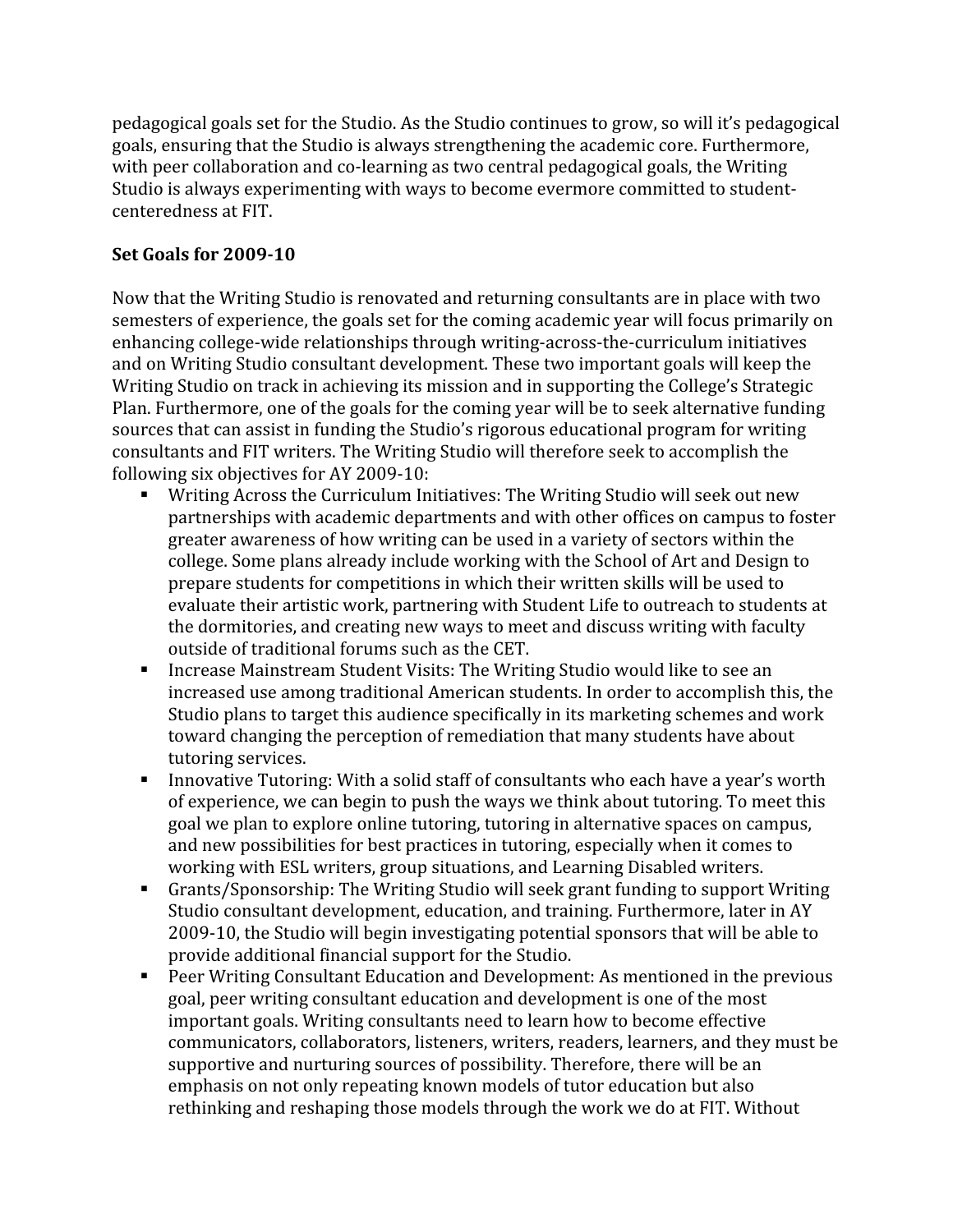building a
Writing
Center
Theory
and
Practice
course
for
consultants
to
take
into
the larger FIT curriculum, we have to pioneer new ways to educate staff that will catapult
our
consultants
beyond
the
level
of
consultants
who
tutor
at
traditional Research
I
state
universities.

 Developing
the
Writing
Consultant
and
Staff
Positions:
As
time
goes
on,
it
becomes more apparent that a number of changes will have to be made to the current Writing Consultant positions. One of the goals for this coming academic year will be to begin changing
the
roles
of
the
individuals
in
these
positions
so
they
can
take
on
more responsibility in the Writing Studio and in Writing Across the Curriculum. Additionally, another goal will to begin looking into a staff person who can assist with everything from scheduling to data collection.

## **Statistical
Information
and
Data
Collection**

Establishing the Writing Studio required a lot of outreach to faculty across the college. In addition to providing tutoring for FIT students, the Writing Studio developed working, writing, and teaching relationships with faculty and staff in the Schools of Liberal Arts, Business
and
Technology,
Art
and
Design,
Graduate
Studies,
and
Continuing
and Professional Studies. The director met one-to-one with 23 faculty and staff members who hail from a range of departments. These meetings focused on developing assignments, facilitating writing workshops, developing a writing curriculum, responding to student writing, and developing writing skills. In addition to these meetings with faculty, Writing Studio representatives spoke at several orientation events and visited 22 classes in the spring
semester
to
make
direct
contact
with
students.

Furthermore, each time a student visited the Writing Studio for a tutorial, data about the session
was
recorded.
Besides
general
information
such
as
the
number
of
contacts
and individuals
using
the
Studio,
we
are
able
to
discern
what
students
are
working
on
during their sessions, whether or not they were willing to disclose their visits to their instructors, and
whether
or
not
they
were
satisfied
with
their
experience.

The
Writing
Studio
had
1,637
contacts
with
writers
this
year
and
worked
with
over
475 individual
students.
This
means
that
students
are
using
the
Writing
Studio
multiple
times throughout the year. One writer visited the Writing Studio over 45 times this year. Most visitors came to our C612 location, about 98%, while only 2% visited the library location.

Students made use of the Writing Studio for a range of topics. The table below demonstrates
what
students
were
interested
in
learning
more
about
during
their
Writing Studio session. It is impressive to note that FIT Students value working on drafts, 57% noted
that
they
were
interested
in
draft
review,
rather
than
just
thinking
of
the
Writing Studio as a place for proofreading. It is also interesting to note how few students visited to work on research and documentation strategies, only about 3% in each area and only 10% came
to
work
on
prewriting
strategies.
This
information
may
suggest
that
more
might
be done
across
the
college
to
stress
the
importance
of
these
strategies.

Session
Topic\*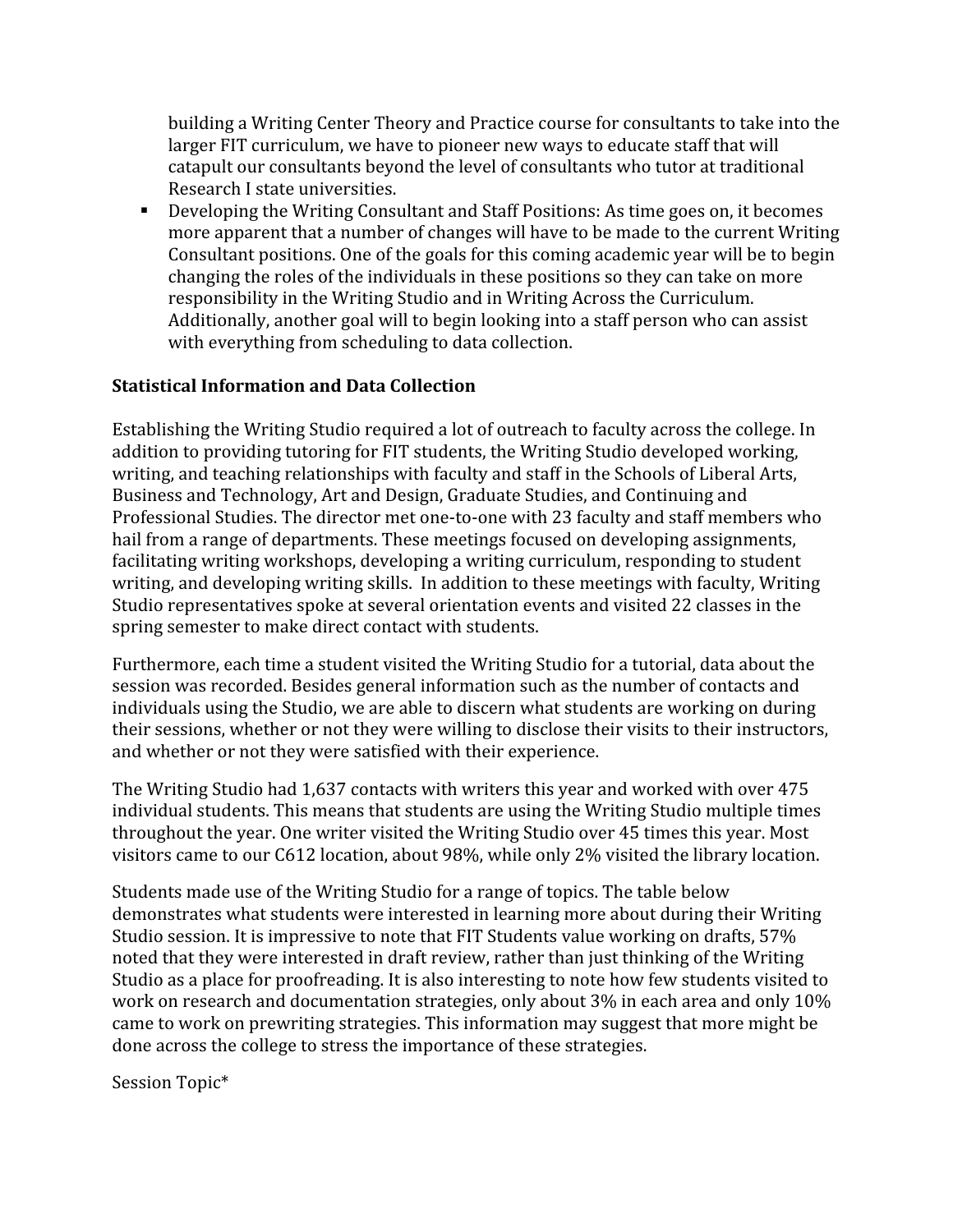| <b>Prewriting Strategies</b>             | 10% |
|------------------------------------------|-----|
| <b>Early Draft Review</b>                | 26% |
| Late Draft Review                        | 31% |
| <b>Research Strategies</b>               | 3%  |
| <b>Citation/Documentation Strategies</b> | 3%  |
| Proofreading/Editing Strategies          | 31% |
| Professional/Personal Writing            | 13% |
| Other                                    | 60/ |

\*People
may
select
more
than
one
checkbox,
so
percentages
may
add
up
to
more
than 100%.

Of
the
students
who
completed
our
disclosure
section
of
the
information
sheet,
54%
of students wanted their teachers to know they had visited the Writing Studio while 46% did not
want
their
visit
disclosed.
This
data
might
also
be
interesting
to
watch
as
the
Writing Studio has greater recognition across the college. However, it is a positive sign that more students would like their teachers to be aware of the steps they are taking to seek out assistance
and
learning
opportunities
outside
of
the
classroom.

Finally,
student
writers
overwhelmingly
found
their
Writing
Studio
sessions
to
be
very helpful. Of the students who indicated their satisfaction level with their tutoring experience, 94 % found their session to be "very helpful," 6% indicated it was "helpful," and 0%
indicated
"not
helpful."

In the comments we encourage students to write, a number of writers stressed that they plan
to
revise,
rewrite,
and
reread
their
work
after
their
visit.
Just
to
provide
a
sample
of what students are saying about their sessions, I'll include a few quotes from our visitors about
what
they
learned:

- "I learned how to connect each paragraph to make it flow. Also, I learned how to cite
sources."
- "I have learned a lot about how I should organize my ideas, and I am much more clear
about
writing
research
papers."
- "I learned that I have exceptional writing potential. I know I need to sit down and invest
in
my
work.
My
goals
were
met."
- "It was very helpful in the sense of writing sentences that are justified and as precise as
possible
instead
of
vague
and
general
ideas."
- "I'm learning every time more and more how to write correctly in English as it's completely
different
from
my
mother
tongue."

## **Activities
and
Programming**

During
the
2008‐09
academic
year,
the
Writing
Studio
was
involved
in
a
number
of activities
and
programs.
Below
are
some
of
the
highlights
from
these
events/programs:

 The
Studio
hosted
a
group
of
high
school
seniors
from
the
Brooklyn
Academy
of Music and Art, allowing them to meet face to face with FIT students, ask questions, and
then
the
director
brought
them
on
a
tour
of
the
Museum.